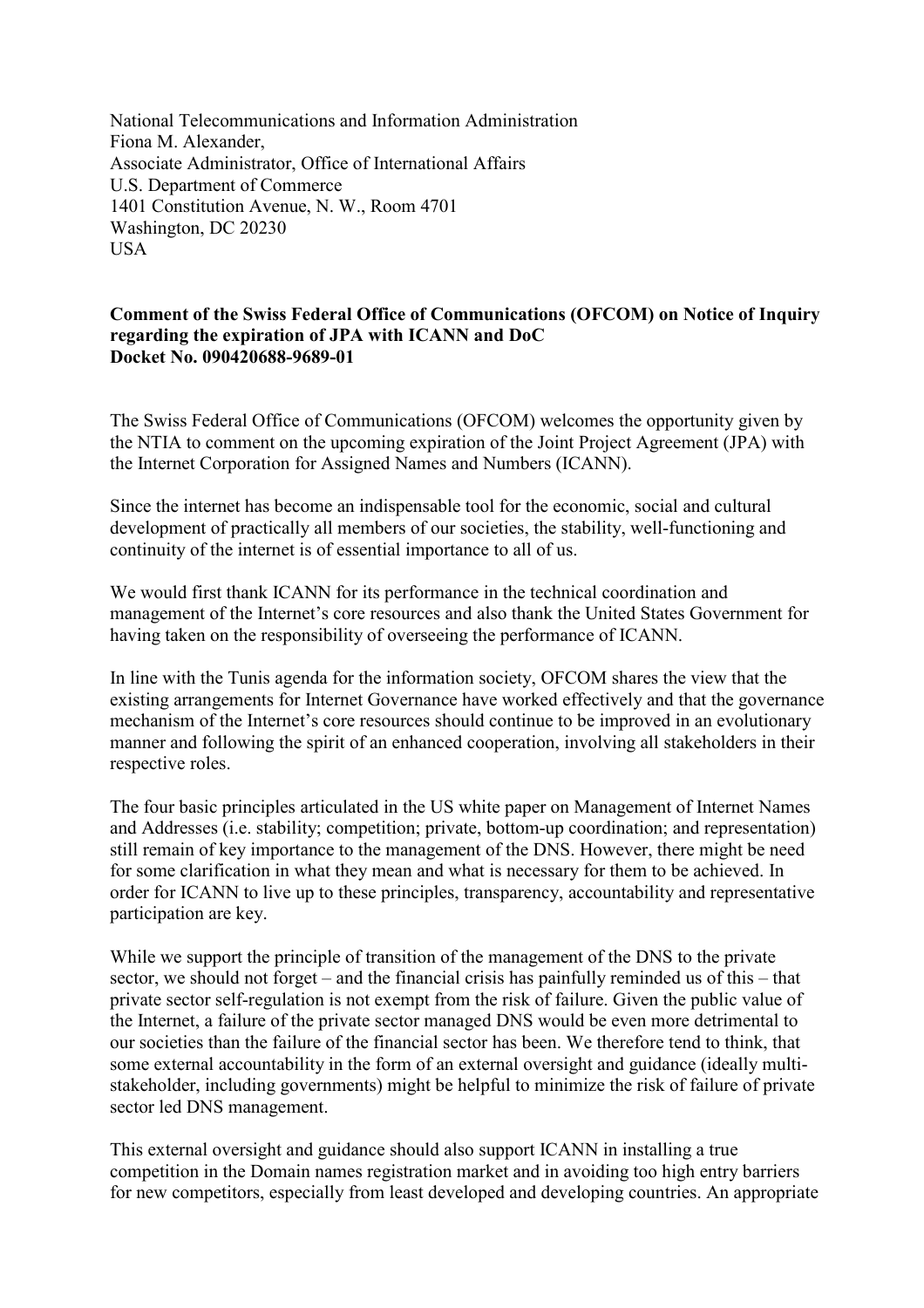regulatory framework for such a competitive Domain names registration market should, however, minimize the risk of market failure and of endangering stability of the DNS.

For the pioneering phase of the Internet, the taking on of this oversight and guidance function by one single country over the key functions of the technical management of the internet (IANA-functions) has been a simple and efficient solution. In the long run, and as the internet is developing into a global resource of public interest, we think that this heavy responsibility should be put on more than one shoulder. Any form of internationalized external accountability and guidance should represent the geographic and cultural diversity of the global community. It should not only include big countries (or other constituencies) but also smaller ones and take into account globally agreed fundamental rights and freedoms as well as international law. Such an external accountability system should include a voting system and independent judicial review.

The development of such an internationalized external accountability mechanism should be made with greatest care. The scope and setting of such an internationalized oversight should be clearly defined, and it should in no way lead to capture of the Internet Management nor to interference with the stable and secure well-functioning of the management of the Internet nor should it destroy the innovation potential of the Internet. And it should be accepted by the broad internet community.

Concerning the management of the ccTLDs, OFCOM fully supports the "GAC Principles & Guidelines for ccTLDs" and especially the main principle which states that the ccTLD policy should be set locally, unless it can be shown that the issue has global impact and needs to be resolved in an international framework. Most of the ccTLD policy issues are local in nature and should therefore be addressed by the local Internet Community, according to national law. ICANN should officially recognize that principle.

With regard to ICANN's role in Internet Governance in its broader sense, i.e. discussing and deciding on public policy issues related to the internet, we welcome ICANN's efforts to improve institutional confidence. To live up to the objectives of safeguard against capture, accountability to the multi-stakeholder community, meeting the needs of the global Internet community, financial and operational security means for ICANN to continue on an ongoing basis to improve its structures and mechanisms. In this regard, we note with interest the suggestion that ICANN establish an additional legal presence in a jurisdiction that could provide it with an international not-for-profit status. While continuing to improve its structures and mechanisms, ICANN's activities should remain focused on its role as the coordinator of the Internet's system of unique identifiers and not expand on issues that do not fall within its mandate.

In our view, the most effective safeguard against capture is to broaden and strengthen participation of all stakeholders in ICANN and to create transparency and accountability. In this regard, we would recall the GAC's comments dated 22 December 2008 on the PSC Report Improving Institutional Confidence in ICANN which we fully support.

Furthermore, we welcome ICANN's efforts to take into account the views and concerns of all stakeholders, including the global user community and would encourage ICANN to continue to do so. We congratulate ICANN for having organized the first ICANN At Large summit in Mexico in March 2009 and encourage ICANN to take into consideration the recommendations made in the final declaration of this summit and encourage ICANN to consider holding such